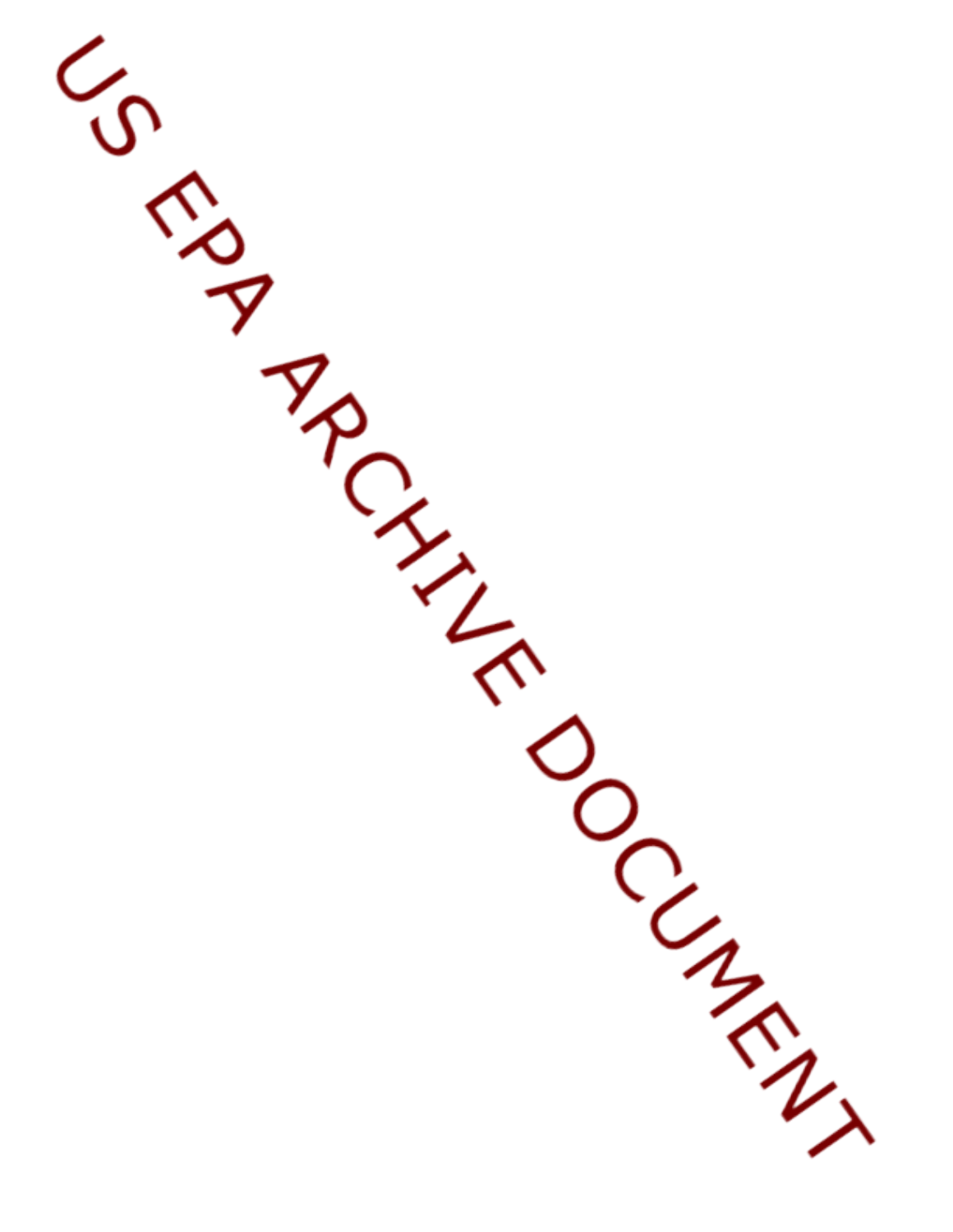## **THE ENVIRONMENTAL TECHNOLOGY VERIFICATION**







|  |  | <b>ETV Joint Verification Statement</b> |  |
|--|--|-----------------------------------------|--|
|--|--|-----------------------------------------|--|

|                                      | TECHNOLOGY TYPE: MULTI-PARAMETER WATER MONITORS<br><b>FOR DISTRIBUTION SYSTEMS</b>                           |                                                    |
|--------------------------------------|--------------------------------------------------------------------------------------------------------------|----------------------------------------------------|
| <b>APPLICATION:</b>                  | <b>MONITORING DRINKING WATER QUALITY</b>                                                                     |                                                    |
|                                      | <b>TECHNOLOGY NAME: Water Distribution Monitoring Panel and Event</b><br>Monitor <sup>™</sup> Trigger System |                                                    |
| <b>COMPANY:</b>                      | <b>Hach Company</b>                                                                                          |                                                    |
| <b>ADDRESS:</b>                      | <b>P.O. Box 389</b><br>Loveland, Colorado 80538                                                              | PHONE: 800-227-4224<br>970-669-2932<br><b>FAX:</b> |
| <b>WEB SITE:</b><br>$E\text{-}MAIL:$ | www.hach.com<br>dkroll@hach.com                                                                              |                                                    |
|                                      |                                                                                                              |                                                    |

The U.S. Environmental Protection Agency (EPA) supports the Environmental Technology Verification (ETV) Program to facilitate the deployment of innovative or improved environmental technologies through performance verification and dissemination of information. The goal of the ETV Program is to further environmental protection by accelerating the acceptance and use of improved and cost-effective technologies. ETV seeks to achieve this goal by providing high-quality, peer-reviewed data on technology performance to those involved in the design, distribution, financing, permitting, purchase, and use of environmental technologies. Information and ETV documents are available at [www.epa.gov/etv.](http://www.epa.gov/etv)

ETV works in partnership with recognized standards and testing organizations, with stakeholder groups (consisting of buyers, vendor organizations, and permitters), and with individual technology developers. The program evaluates the performance of innovative technologies by developing test plans that are responsive to the needs of stakeholders, conducting field or laboratory tests (as appropriate), collecting and analyzing data, and preparing peer-reviewed reports. All evaluations are conducted in accordance with rigorous quality assurance (QA) protocols to ensure that data of known and adequate quality are generated and that the results are defensible.

The Advanced Monitoring Systems (AMS) Center, one of six technology areas under ETV, is operated by Battelle in cooperation with EPA's National Exposure Research Laboratory. The AMS Center evaluated the performance of the Hach Company Water Distribution Monitoring Panel (WDMP), as well as the Hach Event Monitor™ Trigger System (EMTS), in continuously measuring total chlorine, turbidity, temperature, conductivity, pH, and total organic carbon (TOC) in drinking water. This verification statement provides a summary of the test results.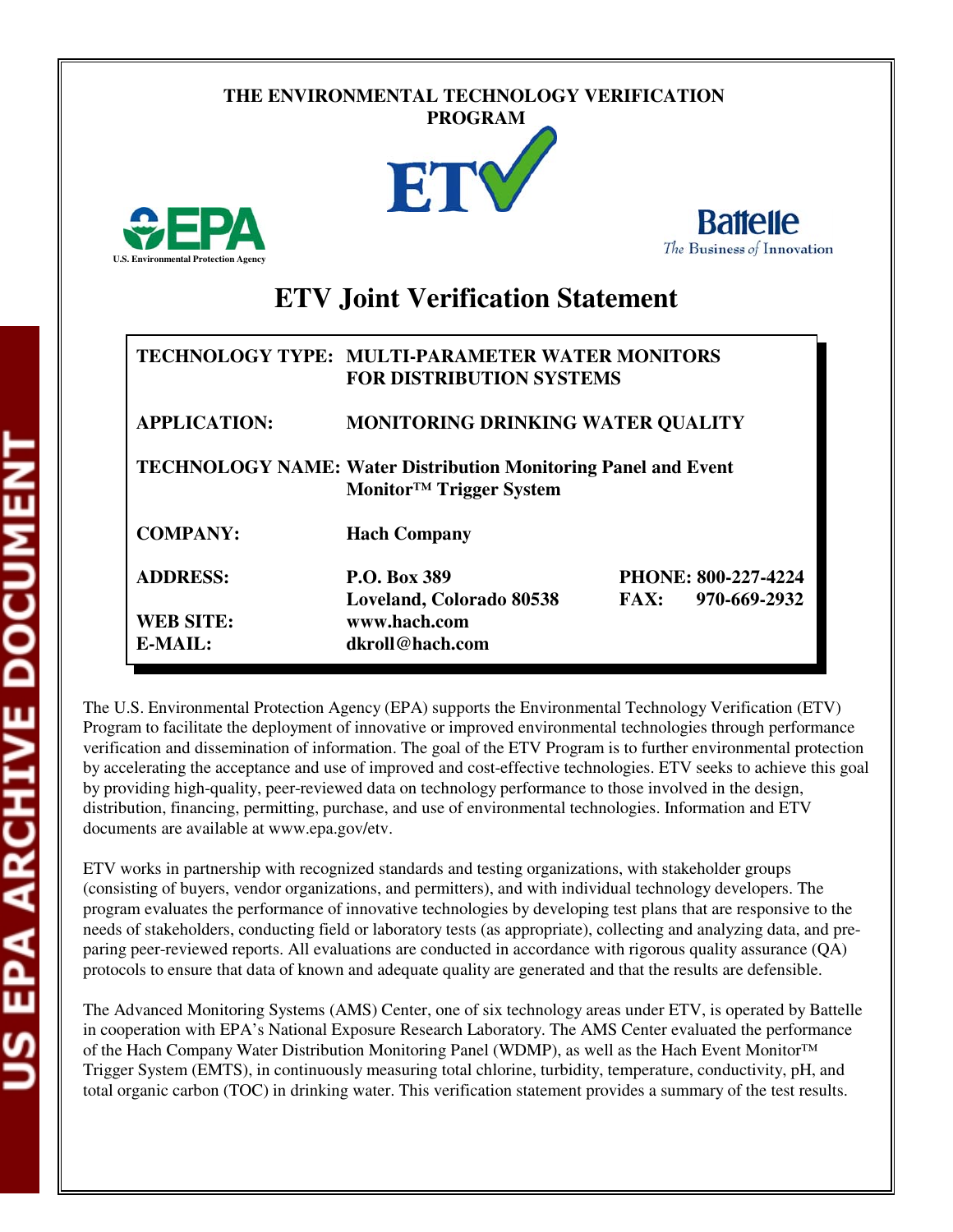## **VERIFICATION TEST DESCRIPTION**

The performance of the WDMP and EMTS units was assessed in terms of their accuracy, response to injected contaminants, inter-unit reproducibility, ease of use, and data acquisition. The verification test was conducted between August 9 and November 12, 2004, and consisted of four stages, each designed to evaluate a particular performance characteristic of the WDMP and EMTS units. The first three stages of the test were conducted using a recirculating pipe loop at the U.S. EPA's Test and Evaluation Facility in Cincinnati, Ohio. Stage 4 used a singlepass pipe at the same facility.

In the first stage of this verification test, the accuracy of the measurements made by the WDMP units was evaluated during eight, 4-hour periods of stable water quality conditions by comparing each WDMP unit measurement to a grab sample result generated each hour using a standard laboratory reference method and then calculating the percent difference  $(\%D)$ . The second stage of the verification test involved evaluating the response of the WDMP units to changes in water quality parameters caused by injecting contaminants (nicotine, arsenic trioxide, and aldicarb) into the pipe loop. Two injections of three contaminants were made into the recirculating pipe loop containing finished Cincinnati drinking water. Grab samples were collected prior to the contaminant injections and at 3, 15, and 60 minutes after injection to confirm the response of each water quality parameter, whether it was an increase, decrease, or no change. In the first phase of Stage 3 of the verification test, the performance of the WDMP units was evaluated during 52 days of continuous operation, throughout which reference samples were collected once daily. The final phase of Stage 3 (which immediately followed the first phase of Stage 3 and lasted approximately one week) consisted of a two-step evaluation of the WDMP to determine whether this length of operation would negatively affect results. First, as during Stage 1, a reference grab sample was collected every hour during a 4-hour analysis period and analyzed using the standard reference methods. Again, this was done to define a formal time period of stable water quality conditions over which the accuracy of the WDMP could be evaluated. Second, to evaluate the response of the WDMP to contaminant injection after the extended deployment, the duplicate injection of aldicarb, which was also included in the Stage 2 testing, was repeated. In addition, a pure *E. coli* culture, including the *E. coli* and the growth medium, was included as a second injected contaminant during Stage 3. The fourth and final stage of the verification test involved testing whether the EMTS detected the injection of 13 contaminants (aldicarb, arsenic trioxide, colchicine, dichlorvos, dicamba, *E. coli* bacteria, glyphosate, lead nitrate, mercuric chloride, methanol, nicotine, potassium ferricyanide, and sodium fluoroacetate), as well as whether it correctly identified the contaminants. Because the Stage 4 results were qualitative, grab samples were not collected. Throughout the test, inter-unit reproducibility was assessed by comparing the results of two identical units operating simultaneously. Ease of use was documented by technicians who operated and maintained the units, as well as the Battelle Verification Test Coordinator.

QA oversight of verification testing was provided by Battelle and EPA. Battelle QA staff conducted a technical systems audit, a performance evaluation audit, and a data quality audit of 10% of the test data.

This verification statement, the full report on which it is based, and the test/QA plan for this verification test are all available at [www.epa.gov/etv/centers/center1.html.](http://www.epa.gov/etv/centers/center1.html)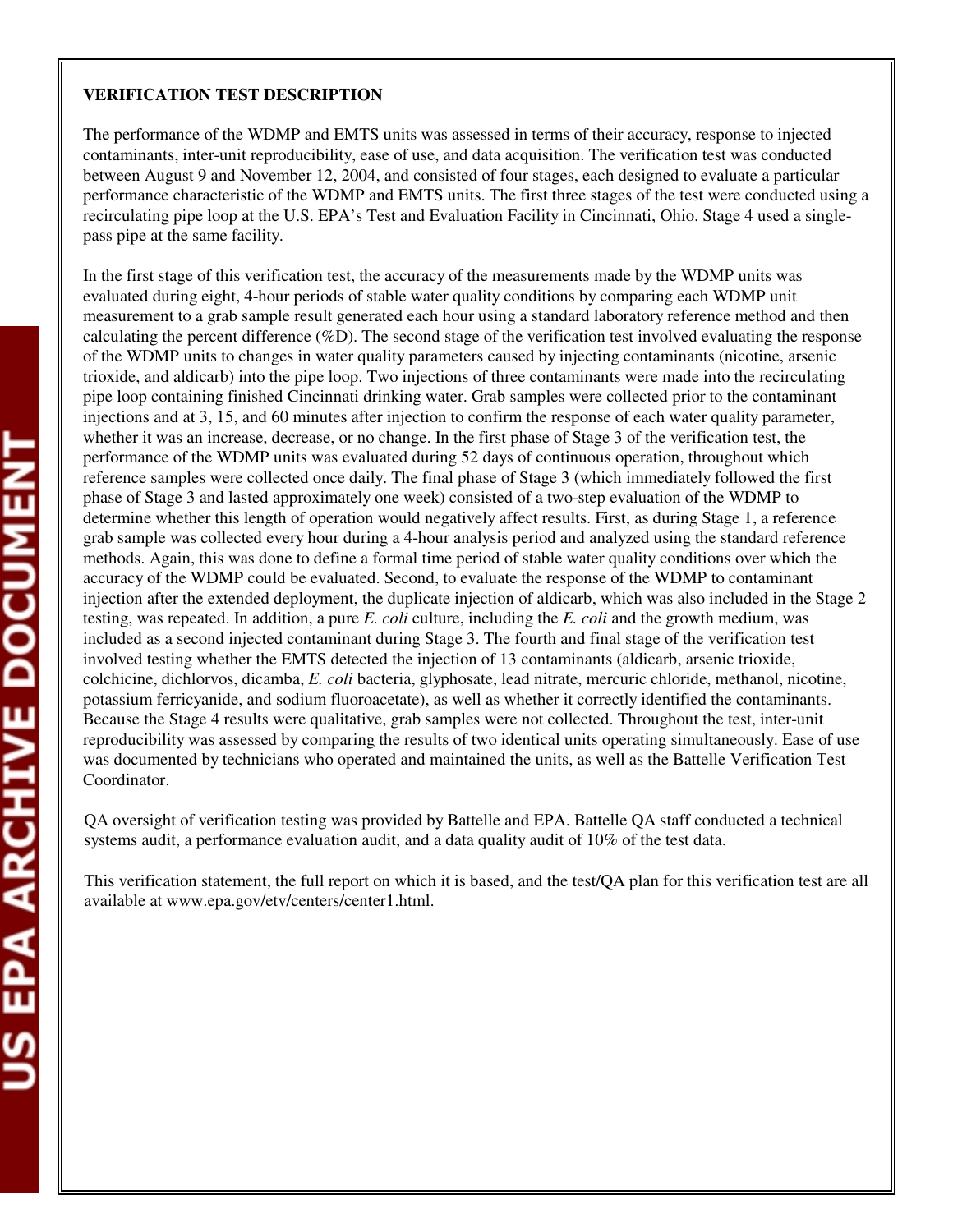## **TECHNOLOGY DESCRIPTION**

This verification report provides results for the verification testing of the Hach WDMP, as well as the EMTS, which functions in concert with the WDMP. For the purposes of this report, the astroTOC online ultraviolet (UV) TOC analyzer was considered a part of the WDMP, even though the TOC analyzer is actually a stand-alone continuous monitor. Following is a description of the combined system, based on information provided by the vendor. The information provided below was not verified in this test.

The WDMP contains online monitors for free or total chlorine, pH, turbidity, electrolytic conductivity, temperature, sample pressure, and TOC. Chlorine residual is measured by a Hach CL17 chlorine analyzer. The CL17 collects a water sample every 2.5 minutes and uses the EPA-approved colorimetric diethyl-p-phenylene diamine method. The CL17 uses minimal reagents and a mixing system that operates with no moving parts, including a self-cleaning stir bar in the sample chamber. A differential pH electrode, which uses a pH buffer as a reference point, measures pH. Turbidity is measured using a Hach 1720D process turbidimeter. The sample flows continuously through a patented bubble removal system that vents entrained air from the sample, eliminating interference in low-level turbidity measurement. Incandescent light is directed from the sensor head assembly down into the turbidimeter body and is scattered by suspended particles in the sample. A sensor detects light scattered at 90 degrees from the incident beam, which is a measure of the turbidity in the water. Electrolytic conductivity is continuously measured by a two-electrode cell. Temperature is measured by the temperature-sensing element in the conductivity cell.

The astroTOC UV analyzer combines a chemical and UV oxidation technique in a low-temperature reactor to measure the TOC. A 4-20 mA analog signal carries the TOC information to the EMTS. The WDMP is fed by a single, 1/2-inch sample line. Free-flowing waste drains through a single outlet. A sample line runs from the WDMP to the astroTOC, which has a drain line from a single outlet.

The EMTS integrates the multiple sensor outputs from the WDMP and astroTOC. Once each minute, software applies an algorithm (patent pending) to the sensor measurements, calculating the site's water quality baseline. The EMTS alarms when the trigger signal exceeds a trigger threshold, indicating an "event." The EMTS may be equipped with an agent library containing profiles of various contaminants. The EMTS also contains a plant event library that has no entries when the system is first installed. If an event occurs and its signature cannot be matched to any signature in the agent library, the plant event library is searched for a match. If a match is found, the event is reported. If no match is found, the signature for the event is stored in case the event recurs. In addition to a trigger signal alarm, the EMTS can also alarm on high/low parameter excursions. It logs all input data, trigger signal values, and diagnostic data in a database that can be extracted to a memory stick. Operators can view and recall logged data for each parameter and the trigger signal using a touch-screen. The EMTS can also act as "slave" on an RS485 Modbus network to provide data whenever polled by a Modbus "master."

The combined system of the WDMP and the EMTS, designed for wall or rack mounting, is approximately 3.3 feet tall by 6.6 feet wide. The WDMP costs \$12,800, the EMTS costs \$8,450, and the online TOC analyzer costs \$14,076 in the recommended configuration for a total cost of approximately \$35,000 for the units tested. The monthly cost for consumables is approximately \$260.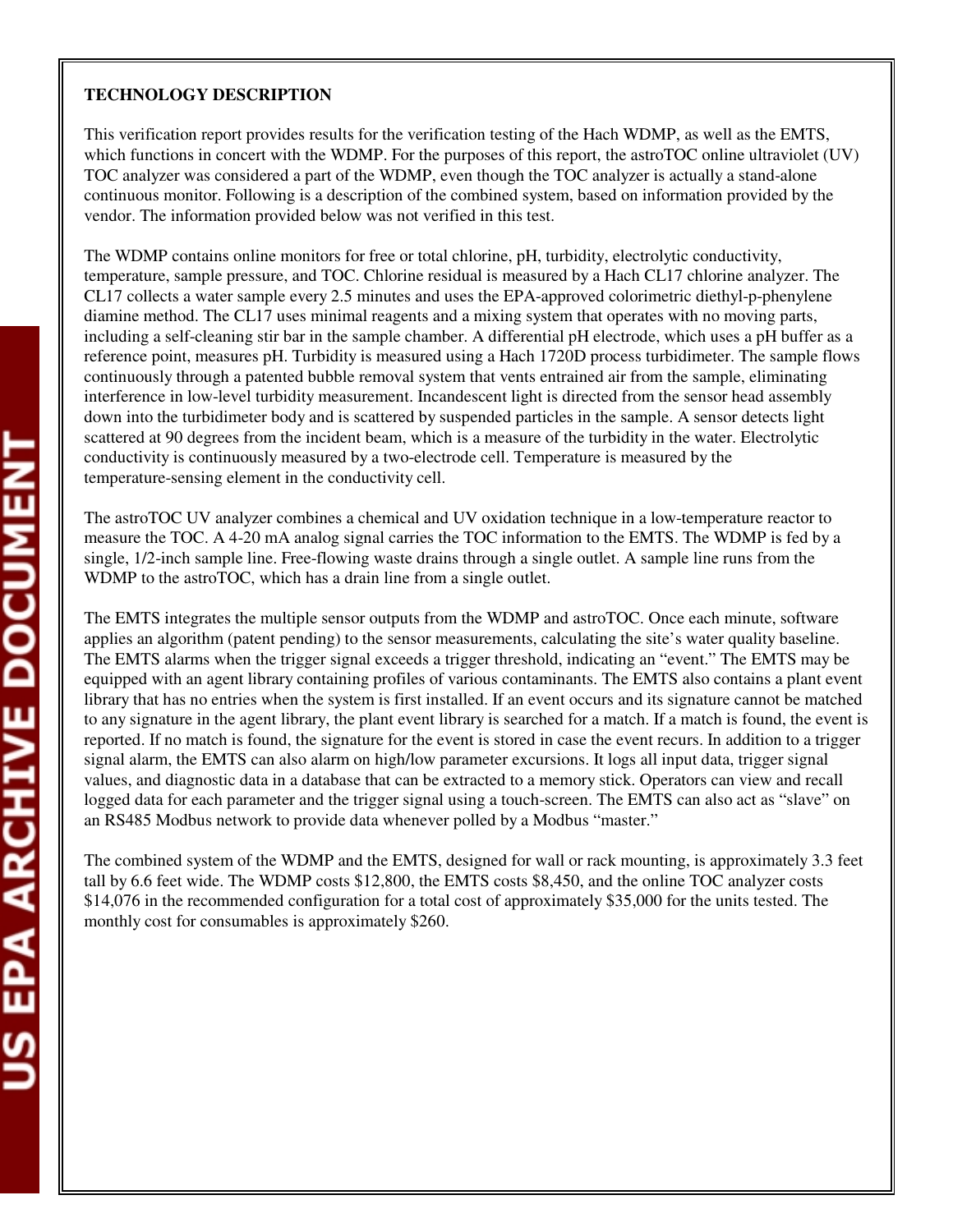## **VERIFICATION OF PERFORMANCE**

| <b>Evaluation Parameter</b>                                               |                                                                                                                                                                                                                                                                                                                                                                                                                                                                                                                                                                                                                                 |             | <b>Total</b><br><b>Chlorine</b> | <b>Turbidity</b>                 | Tem-<br>perature           | Conductivity            | pH                        | <b>TOC</b>                       |  |  |
|---------------------------------------------------------------------------|---------------------------------------------------------------------------------------------------------------------------------------------------------------------------------------------------------------------------------------------------------------------------------------------------------------------------------------------------------------------------------------------------------------------------------------------------------------------------------------------------------------------------------------------------------------------------------------------------------------------------------|-------------|---------------------------------|----------------------------------|----------------------------|-------------------------|---------------------------|----------------------------------|--|--|
| Stage 1-<br>Accuracy                                                      | Units 1 and 2, range<br>of %D (median)                                                                                                                                                                                                                                                                                                                                                                                                                                                                                                                                                                                          |             | $-47.4$ to 4.5<br>$(-3.9)$      | $-53.9$ to $-1.3$<br>$(-34.1)$   | $-3.0$ to 44.3<br>$(-0.2)$ | $-15.5$ to 8.1<br>(2.2) | $-6.6$ to 3.1<br>(0.9)    | $-64.7$ to $147.5$<br>$(-14.8)$  |  |  |
| Stage 2-<br><b>Response to</b><br>Injected<br><b>Contaminants</b>         | Nicotine                                                                                                                                                                                                                                                                                                                                                                                                                                                                                                                                                                                                                        | Reference   | $\equiv$                        | (a)                              | NC                         | NC                      | NC                        | $\ddot{}$                        |  |  |
|                                                                           |                                                                                                                                                                                                                                                                                                                                                                                                                                                                                                                                                                                                                                 | <b>WDMP</b> | $\bar{a}$                       | $+$                              | $NC$                       | NC                      | NC                        | $+$                              |  |  |
|                                                                           | Arsenic<br>trioxide                                                                                                                                                                                                                                                                                                                                                                                                                                                                                                                                                                                                             | Reference   | $\overline{\phantom{m}}$        | (a)                              | NC                         | $\ddot{}$               | $\ddot{}$                 | NC                               |  |  |
|                                                                           |                                                                                                                                                                                                                                                                                                                                                                                                                                                                                                                                                                                                                                 | <b>WDMP</b> | $\qquad \qquad -$               | $+$                              | $NC$                       | $+$                     | $+$                       | <b>NC</b>                        |  |  |
|                                                                           | Aldicarb                                                                                                                                                                                                                                                                                                                                                                                                                                                                                                                                                                                                                        | Reference   |                                 | (a)                              | <b>NC</b>                  | NC                      | <b>NC</b>                 | $+$                              |  |  |
|                                                                           |                                                                                                                                                                                                                                                                                                                                                                                                                                                                                                                                                                                                                                 | <b>WDMP</b> | $\equiv$                        | $+$                              | NC                         | NC                      | <b>NC</b>                 | $\ddot{}$                        |  |  |
| Stage 3-<br><b>Accuracy During</b><br><b>Extended</b><br>Deployment       | Units 1 and 2, range<br>of %D (median)                                                                                                                                                                                                                                                                                                                                                                                                                                                                                                                                                                                          |             | $-15.9$ to 6.9<br>$(-3.2)$      | $-81.1$ to<br>$245.5(-21.3)$     | $-7.4$ to 8.5<br>$(-0.1)$  | $-1.8$ to 9.6<br>(4.8)  | $-2.7$ to 0.5<br>$(-0.9)$ | $-47.3$ to $103.0$<br>$(-6.9)$   |  |  |
| Stage 3-<br><b>Accuracy After</b><br><b>Extended</b><br><b>Deployment</b> | Unit 1, %D                                                                                                                                                                                                                                                                                                                                                                                                                                                                                                                                                                                                                      |             | $-4.9$                          | $-5.9$                           | $-0.2$                     | 6.7                     | $-2.2$                    | $-20.5$                          |  |  |
|                                                                           | Unit 2, %D                                                                                                                                                                                                                                                                                                                                                                                                                                                                                                                                                                                                                      |             | $-4.9$                          | $-11.8$                          | 4.6                        | 0.3                     | 0.2                       | 3.4                              |  |  |
| Stage 3-<br><b>Response to</b><br>Injected<br><b>Contaminants</b>         | E. coli                                                                                                                                                                                                                                                                                                                                                                                                                                                                                                                                                                                                                         | Reference   | $\overline{\phantom{m}}$        | $+$ <sup>(b)</sup>               | <b>NC</b>                  | $\boldsymbol{+}$        |                           | $\boldsymbol{+}$                 |  |  |
|                                                                           |                                                                                                                                                                                                                                                                                                                                                                                                                                                                                                                                                                                                                                 | <b>WDMP</b> | $\qquad \qquad -$               | $+$                              | NC                         | $+$                     | $\overline{\phantom{0}}$  | $+$                              |  |  |
|                                                                           | Aldicarb                                                                                                                                                                                                                                                                                                                                                                                                                                                                                                                                                                                                                        | Reference   | $\qquad \qquad -$               | $+$ <sup>(b)</sup>               | $NC$                       | NC                      |                           | $\ddot{}$                        |  |  |
|                                                                           |                                                                                                                                                                                                                                                                                                                                                                                                                                                                                                                                                                                                                                 | <b>WDMP</b> |                                 | $+$                              | <b>NC</b>                  | NC                      | —                         | $\begin{array}{c} + \end{array}$ |  |  |
| Injection<br><b>Summary</b>                                               | Total chlorine and TOC were dramatically affected by injections of nicotine, E. coli, and aldicarb; and<br>turbidity, pH, and conductivity were affected by some or all of the injections, but not as consistently as total<br>chlorine and TOC. Aldicarb altered the pH during Stage 3, but not Stage 2.                                                                                                                                                                                                                                                                                                                       |             |                                 |                                  |                            |                         |                           |                                  |  |  |
| Inter-unit<br><b>Reproducibility</b><br>(Unit 2 vs. Unit 1)               | Slope (intercept)                                                                                                                                                                                                                                                                                                                                                                                                                                                                                                                                                                                                               |             | 0.98                            | 0.97                             | 0.72                       | 0.92                    | 1.06                      | 0.97                             |  |  |
|                                                                           |                                                                                                                                                                                                                                                                                                                                                                                                                                                                                                                                                                                                                                 |             | (0.03)                          | $(0.005)^{(c)}$<br>$0.881^{(c)}$ | (7.68)<br>0.758            | (4.19)                  | $(-0.40)$                 | (0.31)                           |  |  |
|                                                                           | $r^2$<br>p-value                                                                                                                                                                                                                                                                                                                                                                                                                                                                                                                                                                                                                |             | 0.994<br>0.779                  | 0.884 <sup>(c)</sup>             | $5.5 \times 10^{-6}$       | 0.961<br>0.006          | 0.919<br>0.517            | 0.991<br>0.374                   |  |  |
|                                                                           |                                                                                                                                                                                                                                                                                                                                                                                                                                                                                                                                                                                                                                 |             |                                 |                                  |                            |                         |                           |                                  |  |  |
| Stage 4-<br>Contaminant<br><b>Identification</b>                          | With the exception of temperature and conductivity, both units generated similar results.<br>Each time a contaminant was injected, the EMTS detected a deviation in baseline conditions, causing a<br>"trigger event." Eleven of 13 contaminants were correctly identified at some point during the injection time.<br>Ferricyanide and lead nitrate were identified correctly 100% of the time. The rest of the injected<br>contaminants were identified as a contaminant other than themselves at some point throughout the duration<br>of the injection. Only nicotine and arsenic trioxide were never correctly identified. |             |                                 |                                  |                            |                         |                           |                                  |  |  |
| Ease of Use and<br><b>Data Acquisition</b>                                | Neither the WDMPs nor the EMTSs required daily operator attention. Hach Company staff adjusted the<br>flows on the turbidity and total chlorine meters as needed to keep them at the required levels and rebooted<br>the EMTS when it was not displaying data properly. The chlorine sensors and turbidimeters needed periodic<br>cleaning, and the TOC analyzer was calibrated three times.                                                                                                                                                                                                                                    |             |                                 |                                  |                            |                         |                           |                                  |  |  |

(a) Relatively large uncertainty in the reference measurements made it difficult to detect a significant change.<br>
(b) Magnitude of change different between dunlicate injections

(b) Magnitude of change different between duplicate injections.<br>  $\frac{1}{100}$  Outlier excluded.

 $+/-$  = Parameter measurement increased/decreased upon injection.

NC = No change in response to the contaminant injection.